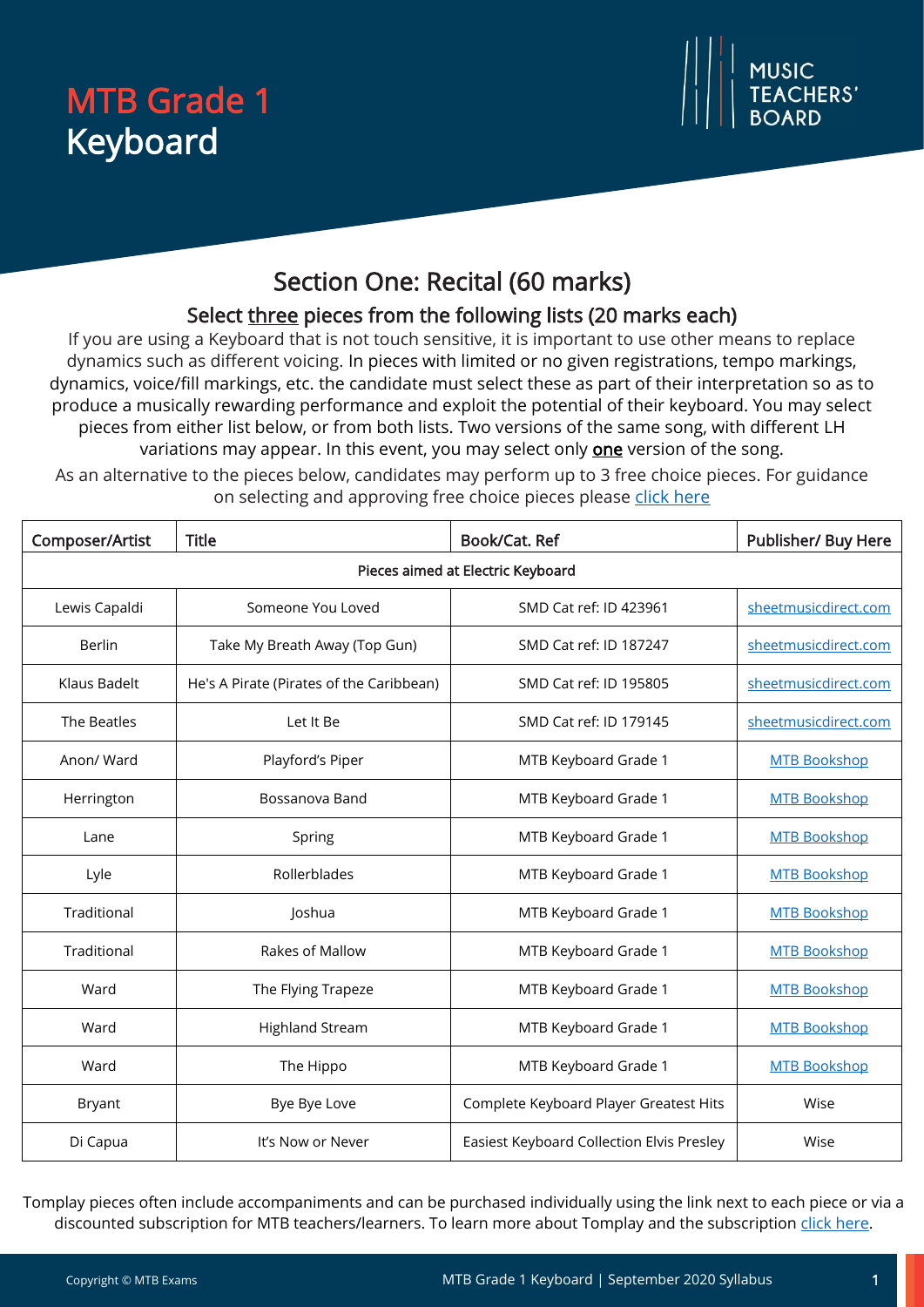# MTB Grade 1 Keyboard

| Composer/Artist                                                                                                                                                                                                                                                                                                    | <b>Title</b>                     | Book/Cat. Ref                                                          | Publisher/ Buy here   |  |
|--------------------------------------------------------------------------------------------------------------------------------------------------------------------------------------------------------------------------------------------------------------------------------------------------------------------|----------------------------------|------------------------------------------------------------------------|-----------------------|--|
| Cohan                                                                                                                                                                                                                                                                                                              | I'm a Yankee Doodle Dandy        | Alfred's Basic Chord Approach To<br>Electronic Keyboards book 3        | Alfred                |  |
| Palmer, Palmer & Manus                                                                                                                                                                                                                                                                                             | Raisins and Almonds              | Alfred's Basic Chord Approach To<br>Electronic Keyboards Book 3        | Alfred                |  |
| Mendelssohn/ Litten                                                                                                                                                                                                                                                                                                | On Wings of Song                 | Keyed Up (Grade 1)                                                     | Alfred                |  |
| Work/ Litten                                                                                                                                                                                                                                                                                                       | Marching Through Georgia         | Keyed Up (Grade 1)                                                     | Alfred                |  |
| Norton                                                                                                                                                                                                                                                                                                             | Country Ballad                   | Microjazz Collection 1                                                 | Boosey & Hawkes       |  |
| Norton                                                                                                                                                                                                                                                                                                             | Tut-tuttin'                      | Microjazz Collection 1                                                 | Boosey & Hawkes       |  |
| Traditional                                                                                                                                                                                                                                                                                                        | Scarborough Fair                 | Keyboard Made Easy                                                     | Alfred                |  |
| Pieces aimed at using the Keyboard as a Piano<br>Please be aware not all pieces will be suitable for a Keyboard with a shorter range. It is acceptable to adapt pieces with octave<br>transpositions. For Keyboards that are not touch sensitive other means need to be used to replace dynamics, as listed above. |                                  |                                                                        |                       |  |
| Duncombe                                                                                                                                                                                                                                                                                                           | Sonatina in C major              | Tomplay Or Lyrical Sonatinas Book 1 -<br>selected by Victoria McArthur | tomplay.com or Alfred |  |
| Traditional                                                                                                                                                                                                                                                                                                        | Musette                          | Tomplay                                                                | tomplay.com           |  |
| Grieg                                                                                                                                                                                                                                                                                                              | In the Hall of the Mountain King | Tomplay                                                                | tomplay.com           |  |
| Horner (James)                                                                                                                                                                                                                                                                                                     | <b>Braveheart</b>                | Tomplay                                                                | tomplay.com           |  |
| W. Gillock                                                                                                                                                                                                                                                                                                         | Spooky Footsteps                 | SMD Cat ref: 92903                                                     | sheetmusicdirect.com  |  |
| J. Linn                                                                                                                                                                                                                                                                                                            | Chimichanga Cha-Cha-             | SMD Cat ref: 74869                                                     | sheetmusicdirect.com  |  |
| Samuel Arnold                                                                                                                                                                                                                                                                                                      | Giga                             | MTB Piano Grade 1                                                      | <b>MTB Bookshop</b>   |  |
| Bela Bartok                                                                                                                                                                                                                                                                                                        | In Yugoslav Mode                 | MTB Piano Grade 1                                                      | <b>MTB Bookshop</b>   |  |
| William Duncombe                                                                                                                                                                                                                                                                                                   | Fanfare Minuet                   | MTB Piano Grade 1                                                      | <b>MTB Bookshop</b>   |  |
| Oesten                                                                                                                                                                                                                                                                                                             | Das Echo                         | MTB Piano Grade 1                                                      | <b>MTB Bookshop</b>   |  |
| Trad. /Chris Mitchell                                                                                                                                                                                                                                                                                              | <b>Country Gardens</b>           | MTB Piano Grade 1                                                      | <b>MTB Bookshop</b>   |  |
| Chris Mitchell                                                                                                                                                                                                                                                                                                     | Homework Blues                   | MTB Piano Grade 1                                                      | <b>MTB Bookshop</b>   |  |
| Scott                                                                                                                                                                                                                                                                                                              | You Are the Reason               | Tomplay                                                                | tomplay.com           |  |

#### For the continued recital list [click here](https://www.mtbexams.com/wp-content/uploads/2021/02/MTB-Keyboard-Grade-1-Continued-Recital-list.pdf)

MUSIC<br>TEACHERS'<br>BOARD